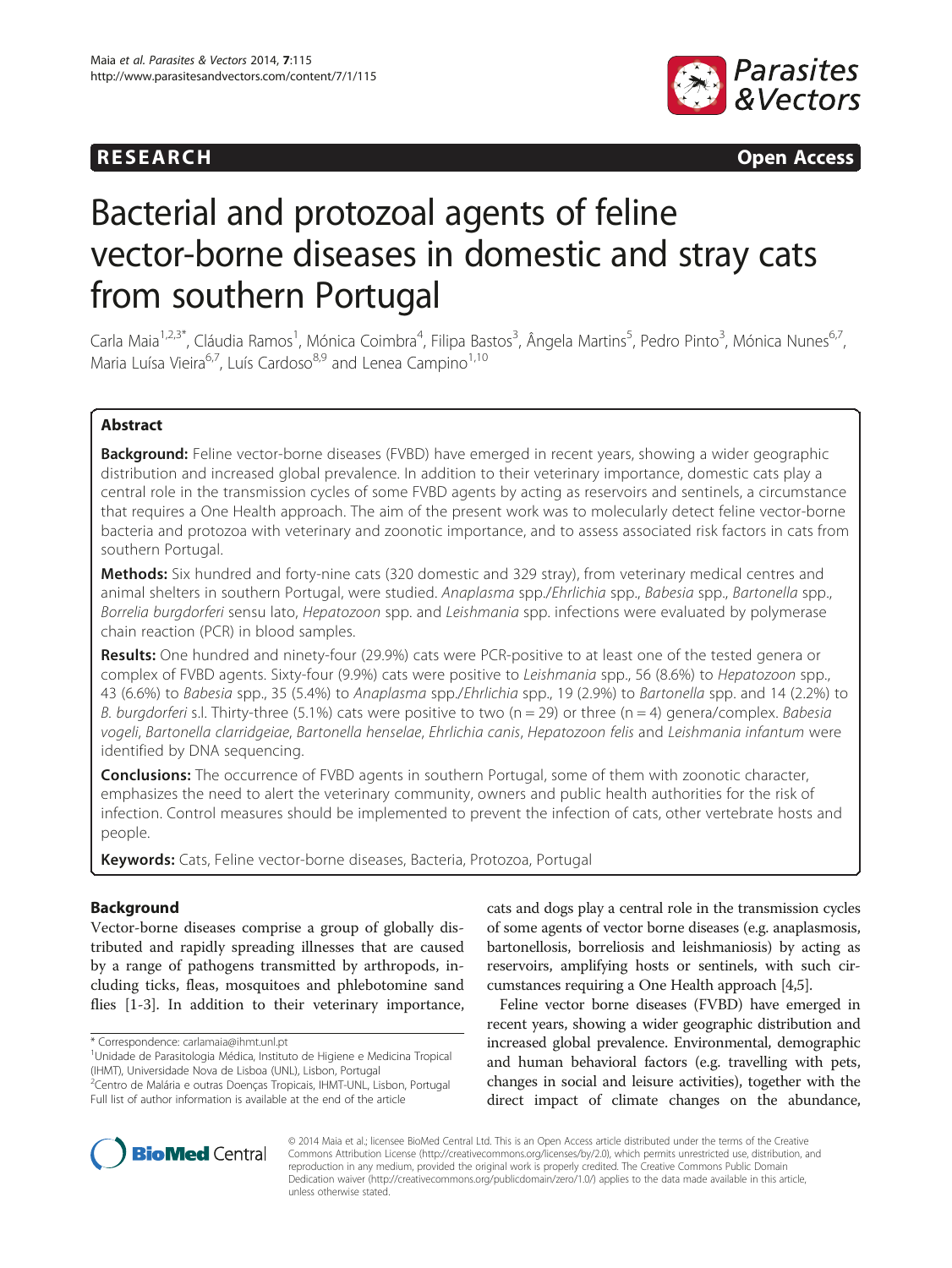geographical distribution and vectorial capacity of vector arthropods have contributed to the changing epidemiology of these arthropod-borne diseases [\[2,6\]](#page-6-0).

The detection of FVBD agents can be challenging as some of them occur in healthy cats, and the clinical signs, whenever present, are normally unspecific of those diseases. PCR-based methods applied to vector-borne pathogens are very effective to detect and characterize infecting organisms, for monitoring cure after chemotherapy and to evaluate the role that subclinically-infected cats can play in the transmission of infections [[7](#page-6-0)].

A recent polymerase chain reaction (PCR) study reported positivity to Anaplasma/Ehrlichia, Babesia, Hepatozoon, Leishmania and Rickettsia in client-owned cats from the north and centre regions of Portugal [[8\]](#page-6-0). Molecular and serological studies on Leishmania infantum [[9,10](#page-7-0)], Anaplasma phagocytophilum, Bartonella spp. and Rickettsia conorii [[11](#page-7-0)] have been performed in domestic and stray cats from southern Portugal. Nevertheless, information about FVBD agents circulating countrywide is still limited, especially in the south, and therefore the aim of the present study was to assess the presence of bacteria and protozoa with veterinary and zoonotic importance in cats from southern of Portugal, and to assess positivityassociated risk factors.

# Methods

# Cats and samples

From January 2012 to August 2013, a total of 649 cats (320 domestic and 329 stray), from veterinary medical centres and animal shelters in southern Portugal, were studied. Cats were from the districts of Lisbon (n = 282) and Setúbal ( $n = 104$ ), in the region of Lisbon, and from the district of Faro ( $n = 263$ ), which overlaps the region of the Algarve. In the Lisbon region most of the domestic cats lived in apartments or in semi-detached houses, while cats from the Algarve region lived in rural areas and used to spend most of their time exclusively outdoors.

Out of the stray cats, 294 were collected to be neutered for birth-rate control or to be housed in a shelter for adoption, and 35 were captured and euthanized in the scope of official animal control programs. Domestic cats were randomly included after obtaining the owners informed consent. In the case of stray cats, written consent for enrolment was also obtained from the person in charge of each shelter.

Whole blood samples were collected by cephalic or jugular venipuncture and spotted onto filter paper (Whatman no. 3) for DNA extraction. Samples were dried at room temperature and kept at 4°C until tested. Whenever available, data on gender, breed, living conditions, age, use of acaricides/insecticides, clinical status (presence or absence of clinical signs compatible with a FVBD), and serological status regarding feline immunodeficiency virus (FIV) and

feline leukaemia virus (FeLV) infections were registered for each cat (Table [1](#page-2-0)). Clinical signs compatible with FVBD comprised anorexia, muscular atrophy, dermatological manifestations, exercise intolerance, fever, gastrointestinal alterations, lameness, lymphadenopathy, muscular lethargy, ocular manifestations, pale mucous membranes or weight loss.

This study was ethically approved by the boards of the Institute of Hygiene and Tropical Medicine (IHMT-UNL) and of the Faculty of Veterinary Medicine (ULHT) as complying with the Portuguese legislation for the protection of animals (Law 92/1995).

## PCR amplification and sequencing

A commercial kit (Kit Citogene®, Citomed) was used to extract DNA from blood on filter paper. Four discs of filter paper (4 mm in diameter each) were incubated with lysis buffer (150 μl) and 1.5 μl of proteinase K (20 mg/ml). Further DNA extraction followed the kit manufacturer's instructions.

Positivity to Anaplasma spp./Ehrlichia spp., Babesia spp., Bartonella spp., B. burgdorferi s.l., Hepatozoon spp. and Leishmania spp. DNA in blood samples was tested by PCR according to previously described protocols (Table [2](#page-3-0)). PCR amplifications were performed in a 25 μl final volume containing 2 mM  $MgCl<sub>2</sub>$ , 1 unit of Taq DNA polymerase (GoTaq DNA Polymerase®, Promega), 10 pmol of each primer (15 pmol in the case of L. infantum), 0.2 μM each of dATP, dTTP, dCTP and dGTP (Dntps set®, Bionline, Citomed), and 3 μl of DNA template (5 to 200 ng). In all amplifications a positive control containing genomic target DNA and a negative control without DNA were included. PCR products were visualized under UV illumination after electrophoresis migration on a 1.5% gel agarose stained with 0.2 mg/ml ethidium bromide, using a 100 bp DNA ladder as a marker.

Twenty per cent of the PCR products (30% in the case of Bartonella spp.) were purified with a High Pure PCR Product Purification Kit (Roche® Mannheim) according to the manufacturer's instructions and directly sequenced (one direction) (Stabvida®), using the same primers as those used for the DNA amplification. Species identity of the obtained sequences was determined according to the closest BLAST match (identity ≥97%) to a GenBank accession and deposited in DNA Data Bank of Japan (DDBJ) ([http://www.DDBJ.nig.ac.jp](http://www.ddbj.nig.ac.jp)).

#### Statistical analysis

Percentages of positivity to FVBD agents relative to the independent variables and categories (Table [1\)](#page-2-0) were compared by the Chi-square or Fisher's exact tests. A  $p$ value <0.05 was considered as statistically significant. Analyses were performed with SPSS<sup>®</sup> 21 software for Windows.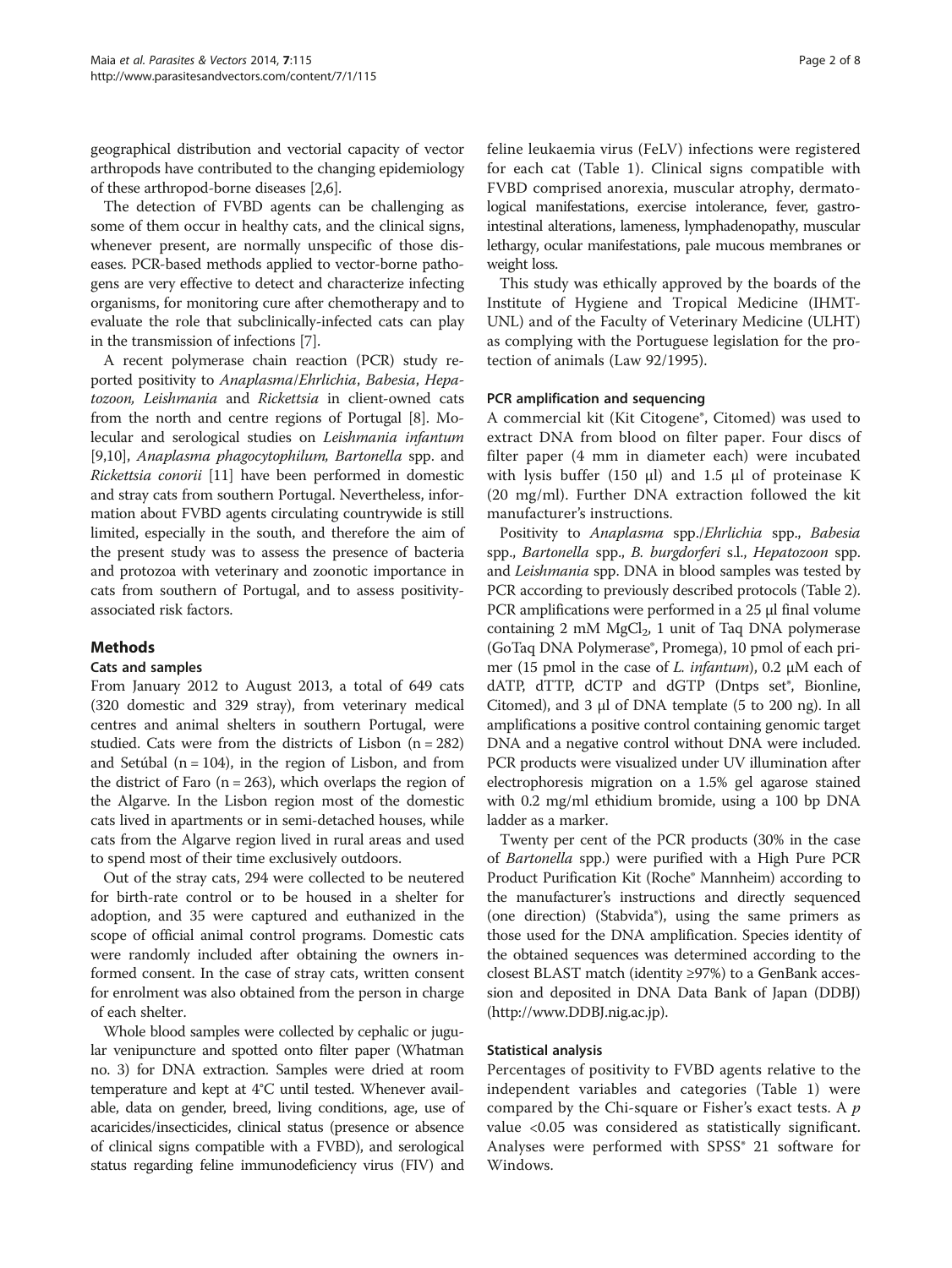| Variable/<br>category       | N° of<br>tested cats (%) | N° of positive cats (%)     |              |          |                                                                            |               |                   |                 |
|-----------------------------|--------------------------|-----------------------------|--------------|----------|----------------------------------------------------------------------------|---------------|-------------------|-----------------|
|                             |                          | Anaplasma/Ehrlichia Babesia |              |          | Bartonella B. burgdorferi s.l. Hepatozoon Leishmania $\geq 1$ positive PCR |               |                   |                 |
| Gender                      | 649                      |                             |              |          |                                                                            |               |                   |                 |
| Female                      | 372 (57.3)               | 18 (4.8)                    | 31(8.3)      | 11(3.0)  | 9(2.4)                                                                     | 32 (8.6)      | 44 (11.8)         | 122 (32.8)      |
| Male                        | 277 (42.7)               | 17(6.1)                     | 12(4.3)      | 8(2.9)   | 5(1.8)                                                                     | 24 (8.7)      | 20(7.2)           | 72 (26.0)       |
| <b>Breed</b>                | 484                      |                             |              |          |                                                                            |               |                   |                 |
| <b>DSH</b>                  | 432 (89.3)               | 22(5.1)                     | $22(5.1)$ *  | 10(2.3)  | 4(0.9)                                                                     | 31(7.2)       | 33 (7.6)          | 109 (25.2)      |
| Other breed                 | 52 (10.7)                | 1(1.9)                      | $10(19.2)$ * | 2(3.8)   | 1(1.9)                                                                     | 3(5.8)        | 7(13.5)           | 19 (36.5)       |
| Lifestyle                   | 649                      |                             |              |          |                                                                            |               |                   |                 |
| Domestic                    | 320 (49.3)               | $9(2.8)$ *                  | 28 (8.8)*    | 5(1.6)   | 3(0.9)                                                                     | 24(7.5)       | 33 (10.3)         | 91 (28.4)       |
| Stray                       | 329 (50.7)               | $26(7.9)$ *                 | $15(4.6)^*$  | 14(4.3)  | 11(3.3)                                                                    | 32 (9.7)      | 31(9.4)           | 103(31.3)       |
| Age (months)                | 462                      |                             |              |          |                                                                            |               |                   |                 |
| $[3-11]$                    | 129 (27.9)               | 5(3.9)                      | 13 (10.1)    | 4(3.1)   | 1(0.8)                                                                     | $3(2.3)^{*}$  | $6(4.7)^a$        | 27 (20.9)       |
| $[12 - 59]$                 | 216 (46.8)               | 10(4.6)                     | 13(6.0)      | 6(2.8)   | 0(0.0)                                                                     | 17(7.9)       | 14 $(6.5)^b$      | 54 (25.0)       |
| $[60 - 228]$                | 117(25.3)                | 5(4.3)                      | 5(4.3)       | 0(0.0)   | 2(1.7)                                                                     | $11(9.4)$ *   | 16 $(13.7)^{a,b}$ | 35 (29.9)       |
| Acaricides-<br>insecticides | 568                      |                             |              |          |                                                                            |               |                   |                 |
| Yes                         | 204 (35.9)               | 5(2.5)                      | 4 $(2.0)$ *  | 3(1.5)   | 3(1.5)                                                                     | $11(5.4)$ *   | $27(13.2)$ *      | 51 (25.0)*      |
| No                          | 364 (64.1)               | 22(6.0)                     | 37 (10.2)*   | 16(4.4)  | 10(2.7)                                                                    | 42 (11.5)*    | $28(7.7)^*$       | 126 (34.6)*     |
| Region                      | 649                      |                             |              |          |                                                                            |               |                   |                 |
| Lisbon                      | 386 (59.5)               | 18(4.7)                     | $9(2.3)$ *   | 8(2.1)   | $3(0.8)$ *                                                                 | $25(6.5)^{*}$ | 31 (8.0)          | 85 (22.0)*      |
| Algarve                     | 263 (40.5)               | 17(6.5)                     | 34 (12.9)*   | 11(4.2)  | 11 $(4.2)^*$                                                               | 31 $(11.8)^*$ | 33 (12.5)         | $109(41.4)^{*}$ |
| Habitat                     | 649                      |                             |              |          |                                                                            |               |                   |                 |
| Urban                       | 282 (43.5)               | 18(6.4)                     | $8(2.8)$ *   | 4(1.4)   | 0(0.0)                                                                     | $14(5.0)^{*}$ | $9(3.2)^{*}$      | 47 (16.7)*      |
| Rural                       | 367 (56.5)               | 17(4.6)                     | 35 (9.5)*    | 15(4.1)  | 14(3.8)                                                                    | 42 $(11.4)^*$ | 55 (15.0)*        | $147(40.1)^{*}$ |
| Housing                     | 589                      |                             |              |          |                                                                            |               |                   |                 |
| Totally indoors             | 124(21.1)                | 3(2.4)                      | 6 (4.8)      | 1(0.8)   | 0(0.0)                                                                     | $3(2.4)^{*}$  | 13 (10.5)         | 24 (19.4)*      |
| Access to<br>outdoors       | 465 (78.9)               | 28(6.0)                     | 36(7.7)      | 17(3.7)  | 8(1.7)                                                                     | $51(11.0)^*$  | 39 (8.4)          | $151 (32.5)^*$  |
| FeLV                        | 242                      |                             |              |          |                                                                            |               |                   |                 |
| Negative                    | 231 (95.5)               | 12(5.2)                     | 15(6.5)      | 6(2.6)   | 6(2.6)                                                                     | 13(5.6)       | 29 (12.6)         | 70 (30.3)       |
| Positive                    | 11(4.5)                  | 1(9.1)                      | 1(9.1)       | 0(0.0)   | 1(9.1)                                                                     | 1(9.1)        | 0(0.0)            | 3(27.3)         |
| <b>FIV</b>                  | 247                      |                             |              |          |                                                                            |               |                   |                 |
| Negative                    | 226 (91.5)               | 11(4.9)                     | 16(7.1)      | 6(2.7)   | 6(2.7)                                                                     | 14(6.2)       | 28 (12.4)         | 69 (30.5)       |
| Positive                    | 21(8.5)                  | 3(14.3)                     | 1(4.8)       | 0(0.0)   | 1(4.8)                                                                     | 1(4.8)        | 1(4.8)            | 6(28.6)         |
| <b>Clinical status</b>      | 222                      |                             |              |          |                                                                            |               |                   |                 |
| Non-suspect                 | 197 (88.7)               | 8(4.1)                      | 26 (13.2)    | 1(0.5)   | 0(0.0)                                                                     | 12(6.1)       | 8(4.1)            | 49 (24.9)       |
| Suspect                     | 25 (11.3)                | 3(12.0)                     | 1(4.0)       | 0(0.0)   | 0(0.0)                                                                     | 1(4.0)        | 3(12.0)           | 6(24.0)         |
| <b>Total</b>                | 649 (100)                | 35(5.4)                     | 43 (6.6)     | 19 (2.9) | 14(2.2)                                                                    | 56 (8.6)      | 64 (9.9)          | 194 (29.9)      |

<span id="page-2-0"></span>

|  |  | Table 1 Comparison of prevalence of FVBD pathogens in different groups of cats from southern Portugal |
|--|--|-------------------------------------------------------------------------------------------------------|
|--|--|-------------------------------------------------------------------------------------------------------|

\*,a,b Statistically significant difference (p <0.05); DSH: domestic short-haired; FeLV: feline leukaemia virus; FIV: feline immunodeficiency virus.

#### Results

One hundred and ninety-four (29.9%) cats were PCRpositive to at least one of the tested genera or complex of FVBD agents (Table [2\)](#page-3-0). Sixty-four (9.9%) cats were positive to Leishmania spp., 56 (8.6%) to Hepatozoon spp., 43 (6.6%) to Babesia spp., 35 (5.4%) to Anaplasma spp./

Ehrlichia spp., 19 (2.9%) to Bartonella spp. and 14 (2.2%) to B. burgdorferi s.l. Thirty-three (5.1%) cats were positive to two  $(n = 29)$  or three  $(n = 4)$  genera/complex (Table [3\)](#page-4-0).

As shown in Table 1, the non-use of acaricides/insecticides and living in rural areas were associated with Babesia spp. and Hepatozoon spp.. Furthermore, the prevalence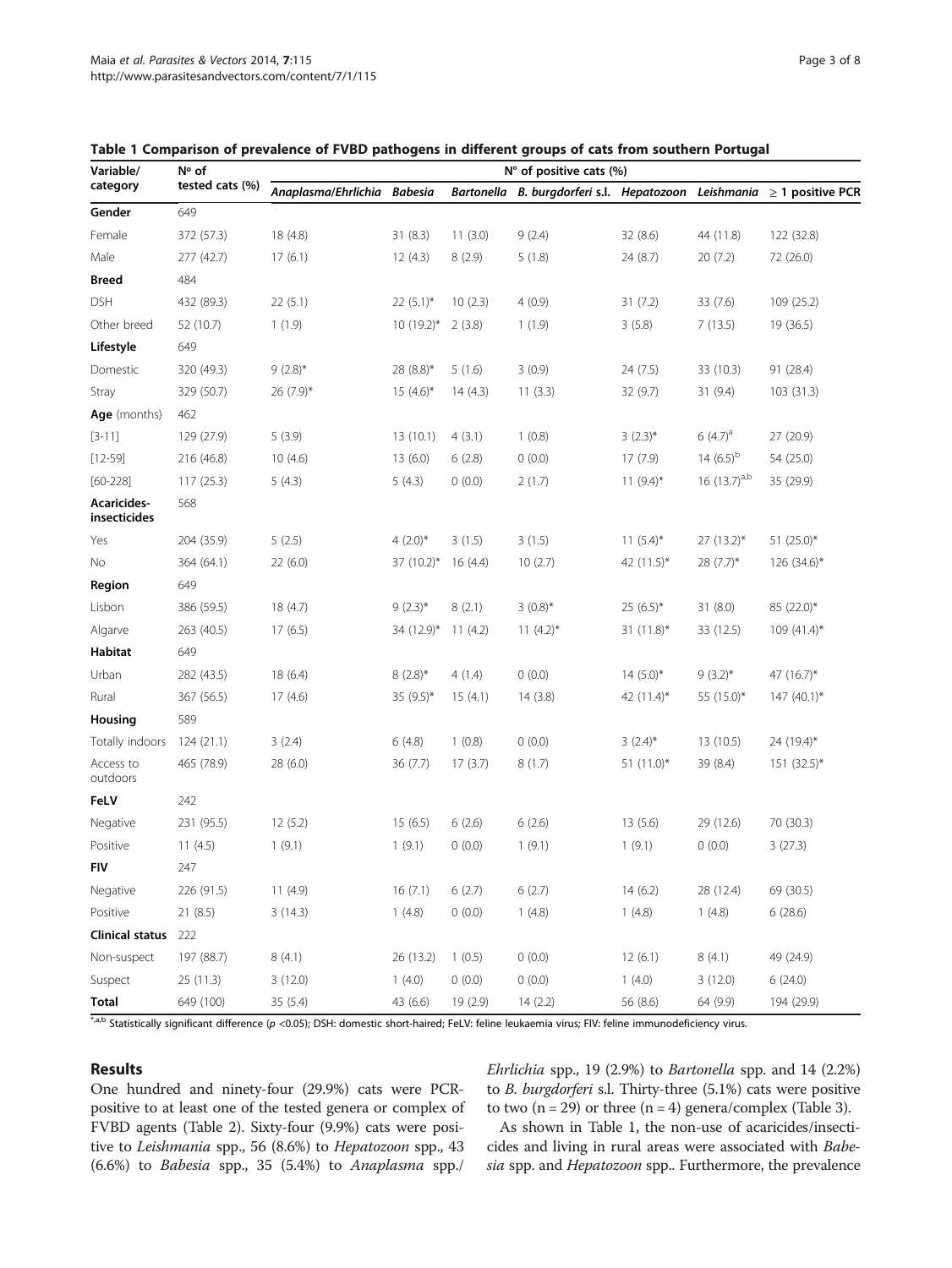# <span id="page-3-0"></span>Table 2 Primer sets for PCR amplification of FVBD agents

| Pathogen                      | Gene               | <b>Primers</b>                              | Product size (bp) | <b>PCR</b> conditions                                                                 | Reference |
|-------------------------------|--------------------|---------------------------------------------|-------------------|---------------------------------------------------------------------------------------|-----------|
| Anaplasma spp./Ehrlichia spp. | 16S rRNA           | FHR16SD: 5'-GGT ACC YAC AGA AGA AGTCC-3'    | 345               | 95°C, 5 min; 35 cycles [94°C 30 sec, 55°C 30 sec,<br>72°C 90 sec]; 72°C, 5 min        | $[12]$    |
|                               |                    | EHR16SR: 5'-TAG CAC TCA TCG TTT ACAGC-3'    |                   |                                                                                       |           |
| Babesia spp.                  | 18S rRNA           | PIRO-A: 5'-AAT ACC CAA TCC TGA CACAGG G-3'  | 400               | 95°C, 5 min; 35 cycles [94°C 30 sec, 55°C 30 sec,<br>72°C 90 sec]; 72°C, 5 min        | $[13]$    |
|                               |                    | PIRO-B: 5'-TTA AAT ACG AAT GCC CCCAAC-3'    |                   |                                                                                       |           |
| Bartonella spp.               | 16S-23S rRNA       | 325 s: 5'-CTTCAGATGATGATCCCAAGCCTTCTGGCG-3' | 500-800           | 95°C, 5 min; 55 cycles [95°C 15 sec, 66°C 15 sec,<br>72°C 15 secl: 72°C. 1 min        | $[14]$    |
|                               |                    | 1100as: 5'-GAACCGACGACCCCCTGCTTGCAAAGCA-3'  |                   |                                                                                       |           |
| B. burgdorferi s.l.           | 5S-23S rRNA        | Outer primers:                              | 380               |                                                                                       | $[15]$    |
|                               |                    | 23SN1: 5'-ACCATAGACTCTTATTACTTTGAC-3'       |                   | 94.5°C, 1 min; 25 cycles [94°C 30 sec, 52°C 30 sec,<br>72°C 1 min]; 72°C, 5 min       |           |
|                               |                    | 23SC1: 5'-TAAGCTGACTAATACTAATTACCC-3'       |                   |                                                                                       |           |
|                               |                    | Inner primers:                              | 225               |                                                                                       |           |
|                               |                    | 23SN2: 5'-ACCATAGACTCTTATTACTTTGACCA-3'     |                   | 94.5°C, 1 min; 40 cycles [94°C 30 sec, 55°C 30 sec,<br>72°C 1 min]; 72°C, 5 min       |           |
|                               |                    | 5SCB: 5'-biotin-GAGAGTAGGTTATTGCCAGGG-3'    |                   |                                                                                       |           |
| Hepatozoon spp.               | 18S rRNA           | HEP-F: 5'-ATA CAT GAG CAA AAT CTC AAC-3'    | 626-666           | 95 °C, 5 min; 34 cycles [95 °C 20 sec, 55 °C, 30 sec,<br>72 °C, 90 sec]; 72 °C, 5 min | [16]      |
|                               |                    | HEP-R: 5'-CTT ATT ATT CCA TGC TGC AG-3'     |                   |                                                                                       |           |
| Leishmania spp.               | Small subunit rRNA | Outer primers:                              | 603               |                                                                                       | [17]      |
|                               |                    | R221: 5'-GGTTCCTTTCCTGATTTACG-3'            |                   | 94°C, 5 min; 35 cycles [94°C 30 sec, 60°C 30 sec,<br>72°C 30 sec]; 72°C, 10 min       |           |
|                               |                    | R332: 5'-GGCCGGTAAAGGCCGAATAG-3'            |                   |                                                                                       |           |
|                               |                    | Inner primers:                              | 358               |                                                                                       | $[18]$    |
|                               |                    | R223: 5'-TCCCATCGCAACCTCGGTT-3'             |                   | 94°C, 5 min; 35 cycles [94°C 30 sec, 65°C 30 sec,                                     |           |
|                               |                    | R333: 5'-AAAGCGGGCGCGGTGCTG-3'              |                   | 72°C 30 sec]; 72°C, 10 min                                                            |           |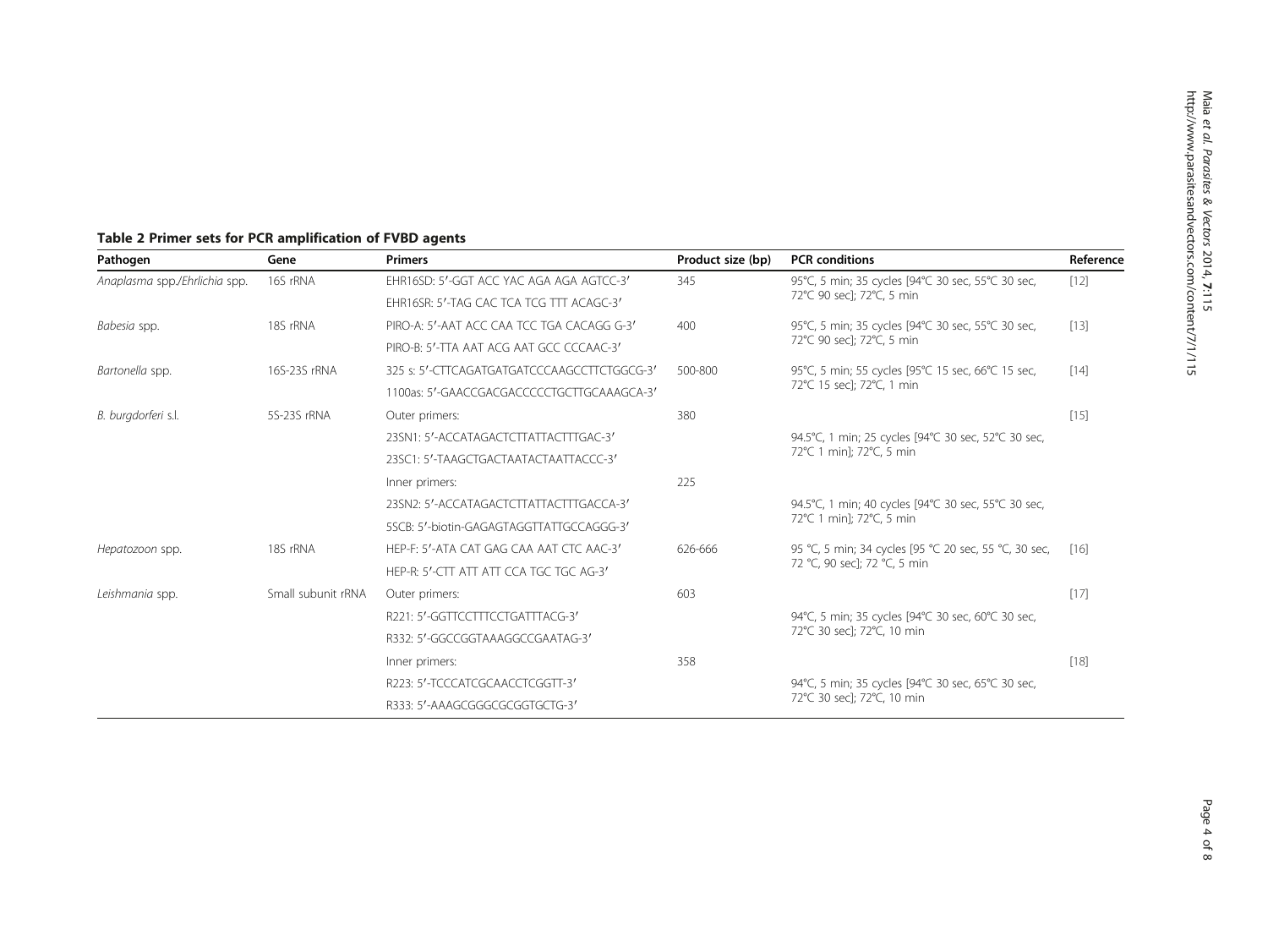<span id="page-4-0"></span>Table 3 Single and mixed PCR-positivity to genera (Anaplasma/Ehrlichia, Babesia, Bartonella, Hepatozoon and Leishmania) and/or complex (B. burgdorferi s.l.) of FVBD agents in 649 cats from southern Portugal

| Agent(s)                                                             | No. of cats (%) |
|----------------------------------------------------------------------|-----------------|
| Single positivity                                                    | 161 (24.8)      |
| Anaplasma spp./Ehrlichia spp.                                        | 24 (3.7)        |
| Babesia spp.                                                         | 28 (4.3)        |
| Bartonella spp.                                                      | 10(1.5)         |
| B. burgdorferi s.l.                                                  | 8(1.2)          |
| Hepatozoon spp.                                                      | 37(5.7)         |
| Leishmania spp.                                                      | 54 (8.3)        |
| Mixed positivity                                                     | 33(5.1)         |
| Anaplasma spp./Ehrlichia spp. + Bartonella spp.                      | 2(0.3)          |
| Anaplasma spp./Ehrlichia spp. + B. burgdorferi s.l.                  | 1(0.2)          |
| Anaplasma spp./Ehrlichia spp. + Hepatozoon spp.                      | 2(0.3)          |
| Anaplasma spp./Ehrlichia spp. + Leishmania spp.                      | 2(0.3)          |
| Babesia spp. + Bartonella spp.                                       | 3(0.5)          |
| Babesia spp. + Hepatozoon spp.                                       | 8(1.2)          |
| Babesia spp. + Leishmania spp.                                       | 2(0.3)          |
| Bartonella spp. + B. burgdorferi s.l.                                | 1(0.2)          |
| Bartonella spp. + Hepatozoon spp.                                    | 2(0.3)          |
| B. burgdorferi s.l. + Hepatozoon spp.                                | 1(0.2)          |
| B. burgdorferi s.l. + Leishmania spp.                                | 3(0.5)          |
| Hepatozoon spp. + Leishmania spp.                                    | 2(0.3)          |
| Anaplasma spp./Ehrlichia spp. +<br>Babesia spp. + Hepatozoon spp.    | 2(0.3)          |
| Anaplasma spp./Ehrlichia spp. +<br>Bartonella spp. + Hepatozoon spp. | 1(0.2)          |
| Anaplasma spp./Ehrlichia spp. +<br>Hepatozoon spp. + Leishmania spp. | 1(0.2)          |
| Total                                                                | 194 (29.9)      |

of Babesia spp. and Anaplasma spp/Ehrlichia spp. was statistically higher in domestic and stray cats, respectively. Cats from exotic breeds (including their crosses) had higher positivity to *Babesia* spp. than domestic shorthaired cats. Prevalence of Hepatozoon spp. was higher in cats with access to outdoors and in cats older than 60 months (5 years). Leishmania spp. was more prevalent in cats aged 12-59 months and in cats aged 60-228 months than in cats younger than 12 months, in cats living in rural habitats and in those protected against ectoparasites. Positivity to Babesia spp., to Hepatozoon spp. and to Leishmania spp. was higher in cats living in the Algarve region. Statistically significant differences were also found for PCR positivity to at least one of the studied agents in cats living in the Algarve region, in cats from rural areas, in cats with access to outdoors and in cats without protection against ectoparasites.

Sequencing confirmed Hepatozoon felis in 13 cats [DDBJ accession numbers: AB872992 to AB872995; AB896686 to AB896694], Babesia vogeli in eight [DDBJ accession numbers: AB896788 to AB896795], Leishmania infantum in five cats [DDBJ accession numbers: AB896681 to AB896685], Bartonella clarridgeiae in four [DDBJ accession numbers: AB896695 to AB896698], Bartonella henselae in two [DDBJ accession numbers: AB872991 and AB896699] and Ehrlichia canis in one cat [DDBJ accession number: AB896787]. Although sequencing results were not obtained for all the products of PCR positive reactions, mainly due to small quantities of amplified DNA, all the obtained sequences revealed an agent species consistent with the PCR result.

# **Discussion**

The present study represents the first survey on FVBD agents performed in cats from southern Portugal. The overall prevalence of Leishmania spp. infection in the present study (9.9%) was higher than the one obtained in domestic cats from the north and centre of the country (0.3%) [[8\]](#page-6-0), but lower than the prevalence obtained in domestic (20.3%) and stray (30.4%) cats from Lisbon [[9,10\]](#page-7-0), suggesting that the rate of Leishmania infection might be dynamic over time, depending on the abundance and distribution of proven vector species in conjunction with the number of infected vertebrate hosts. The significant differences of Leishmania spp. prevalence between juvenile and adult or old cats corroborated the results obtained in cats from the north of the country [\[19\]](#page-7-0) and match the situation previously found in a national serosurvey of Leishmania canine infection [\[20](#page-7-0)]. Seropositivity to L. infantum was significantly higher in dogs and cats older than 2 years of age [\[19,20\]](#page-7-0), which may probably be explained by a cumulative exposure of older animals to the protozoan parasite. The increased contact with the vectors might also be the reason for a significantly higher prevalence of Leishmania infection in the surveyed cats living in a rural environment [[20](#page-7-0)].

L. infantum has been reported in cats co-infected with immunosuppressive viruses [\[21\]](#page-7-0). However, in this study only one cat was co-infected with FIV, corroborating other studies where no association was observed between the presence of Leishmania and of FeLV or FIV infections [\[10](#page-7-0)].

The use of topical insecticides on dogs has been shown to be effective in reducing the incidence of canine and human visceral infections. However, in the present work cats treated with acaricides/insecticides presented a higher prevalence of positivity to Leishmania. Although the compliance of ectoparasiticide application was not evaluated, this result is not entirely surprising because, even if owners had regularly administered insecticides/acaricides, the only repellents effective against sand flies, the pyrethroids, are toxic to cats. A trend to consider cats as a domestic reservoir of *L. infantum* exists, as infection in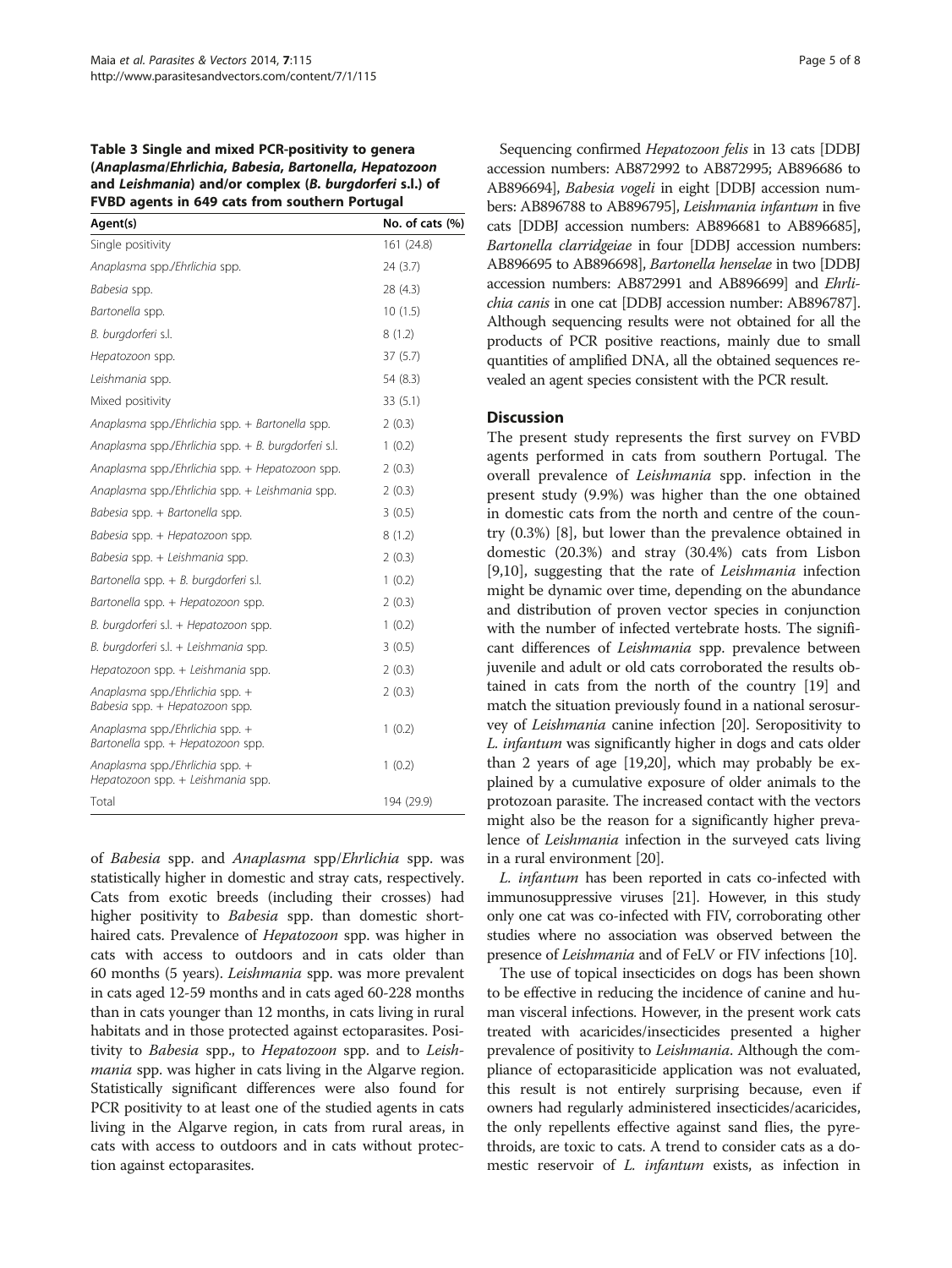domestic and stray cats has been increasingly reported in endemic areas [[22](#page-7-0)]. The potential role of cats in zoonotic leishmaniosis, together with the inexistence of suitable repellents that can be used on cats against sand flies, is a critical issue that should be addressed to prevent feline Leishmania infection [\[22](#page-7-0)].

The detection of *Hepatozoon* spp. and *H. felis* in cats from southern Portugal reported in the present study, together with the sequenced genetic variants of H. felis from cats living in the north and centre [[8\]](#page-6-0) suggest that the protozoan is widespread throughout the country. The vectors and route of infection of H. felis remain unknown [[23](#page-7-0)], although it was recently amplified from Rhipicephalus sanguineus collected from cats and dogs living in the centre and south of Portugal [\[24](#page-7-0)].

Sporadic cases of Babesia canis and the Babesia microti-like piroplasm (syn. Theileria annae) infections were reported in three immunocompromised domestic cats from Portugal [\[25,26](#page-7-0)]. The overall prevalence of Babesia infection (6.9%) obtained in the present study was similar to the 9.1% obtained by Vilhena et al. [\[8](#page-6-0)], corroborating that piroplasmid infections in cats are frequent and that *B. vogeli* is probably the most common species circulating in felines in Portugal. Cats from the Algarve region, those living in rural habitats or not treated with acaricides/insecticides had a significantly higher prevalence of Babesia spp. infection in comparison with cats living in the Lisbon region or in urban areas or chemically protected against ectoparasites, probably due to a higher exposition of the former to the vectors. Differences in the genetic/immune background could be the reason why exotic breeds (including their crosses) presented a higher predisposition of positivity to piroplasms. As the clinical importance of infection with most Babesia species in cats remains unknown, as well as the vectors responsible for their transmission [\[26\]](#page-7-0), further studies are needed to understand the epidemiological relevance of piroplasm infection in the feline population.

Several pathogens belonging to the genera Anaplasma and *Ehrlichia* are shared by man and companion animals [[1\]](#page-6-0), and there is serological and molecular evidence that cats can be infected with species of these intracellular bacteria [[7](#page-6-0)[,21,27\]](#page-7-0). In fact, antibodies to A. phagocytophilum and E. canis and DNA of Anaplasma/Ehrlichia were previously detected in cats from Portugal [\[8,](#page-6-0)[11](#page-7-0),[28](#page-7-0)]. Nonetheless, and to the best of our knowledge, this is the first time in the country that *E. canis* has been molecularly confirmed to infect cats.

The prevalence of positivity to Anaplasma/Ehrlichia in this work (5.4%) was higher than the 1.0% obtained in Spain [\[27](#page-7-0)] and than the 0.6% obtained in cats from the centre and north of Portugal [[8\]](#page-6-0). These differences can be related to the targeted population, as only clientowned cats were evaluated in the two above-mentioned

studies. In fact, the prevalence of Anaplasma/Ehrlichia infection was significantly higher in stray cats in the present study. On the other hand, the seroprevalence of Ehrlichia infection in stray cats from the Madrid region was lower than in owned cats [\[21](#page-7-0)], thus highlighting that other factors favoring vector-host interactions, such as vector density and geographic distribution, and host immunological status, might play a role in the prevalence of feline ehrlichiosis. Interestingly, our results in combination with those from Vilhena et al. [\[8](#page-6-0)] seem to follow the trend of significantly higher prevalences of antibodies to Anaplasma spp. and E. canis in dogs from southern Portugal than in dogs from the northern and central regions of the country [[3\]](#page-6-0).

Subclinical infection with B. clarridgeiae or B. henselae, agents of the cat scratch disease, is frequently reported in cats, which are therefore regarded as a major reservoir for human infection [[27,29,30\]](#page-7-0). Recognised risk factors for bacteraemia in cats are young age (<12 months), infestation with fleas, an outdoor lifestyle and a multicat environment [\[11,29,30](#page-7-0)]. Data obtained in the present study corroborates these findings, as most of the cats PCRpositive to Bartonella spp. were stray cats and/or with access to outdoors and were not protected against ectoparasites. We report the first molecular evidence of B. clarridgeiae infection in cats from Portugal. So far, B. clarridgeiae had only been previously detected in Ctenocephalides felis fleas from Lisbon and Évora districts [[11](#page-7-0)]. The prevalence of *Bartonella* spp. obtained in the present study (2.9%) was higher than the prevalence (0.3%) described in cats from Madrid, Spain [[21\]](#page-7-0), but considerably lower than the one previously reported in cats from Portugal (67.6%) [\[11](#page-7-0)]. Prevalence of B. henselae (0.3%) was also much lower than the ones previously obtained in Portugal (8.1%) [\[11](#page-7-0)] and in Barcelona, Spain (17.5%) [\[27\]](#page-7-0), while prevalence of B. clarridgiae infection (0.6%) was similar to a study conducted in Barcelona (1.0%) [\[7](#page-6-0)]. Differences in prevalence could be due to climatic and environmental differences among study areas, which result in more frequent flea infestation or a higher level of Bartonella spp. infection among both cats and fleas [\[21,27](#page-7-0)].

Borreliosis (or Lyme disease) due to the spirochete B. *burgdorferi* continues to receive intense attention in the milieu of companion animals. Domestic cats are exposed to B. burgdorferi, with reported seroprevalence rates of 47- 71% in cats from endemic areas of the northeastern USA [[31](#page-7-0)]. Regarding Europe, and to the best of our knowledge, only Shaw et al. [\[32\]](#page-7-0) reported B. burgdorferi s.l. infection by PCR, in two clinically suspected cats from the United Kingdom. In the present work, *B. burgdorferi* s.l. DNA was amplified from 2.2% of the screened cats, providing the first molecular evidence of naturally occurring *B. burg*dorferi s. l. infection in cats from Portugal. Nevertheless,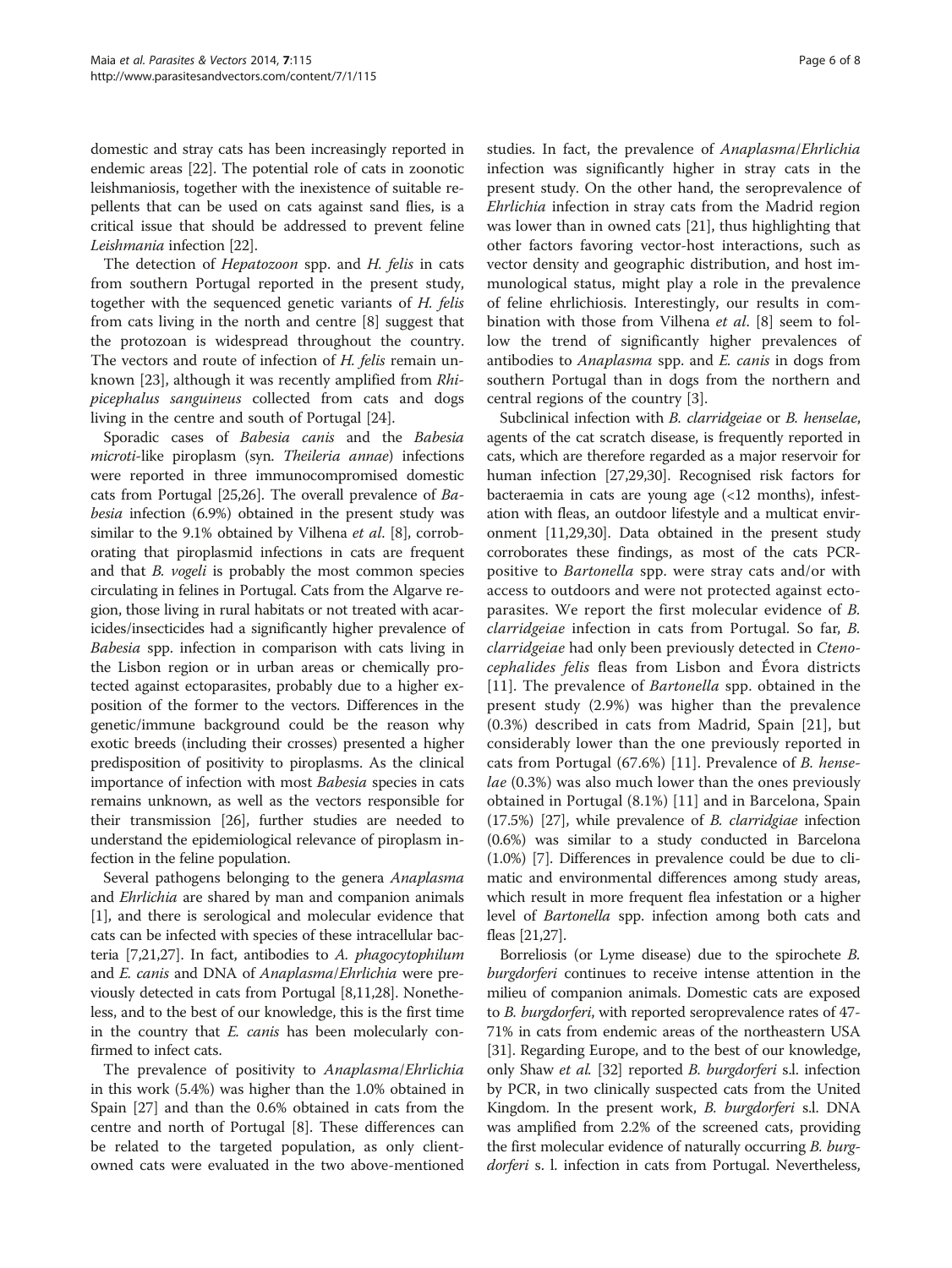<span id="page-6-0"></span>the situation of Borrelia infection transmission and clinical signs in cats remains a subject for further investigation in Portugal.

The contact with arthropod-borne pathogens varies with the season and depends on the activity and abundance of competent vectors. For instance, feline seropositivities to A. phagocytophilum and E. canis antigens were shown to be higher during autumn, and in May and November, respectively [[27](#page-7-0)]. As most of the blood samples analysed in the present work were collected from October to May, the effect of the different seasons in the prevalence of infection by the different pathogens was not evaluated. A rural habitat, an outdoor housing or access to outdoors, and the non-use of ectoparasiticides were found to be associated with PCR-positivity to one or more genera/complex of FVBD agents, which is related to a higher exposure of cats to arthropod vectors and the agents they might transmit. As documented for dogs, certain organisms (e.g. B. vogeli, E. canis, H. canis and L. infantum) might be associated with long-term subclinical infections [1] and, in spite of remaining apparently healthy for months or even years, infected cats might serve as reservoirs to other hosts including humans.

Co-infections with different canine vector-borne pathogens are frequent in dogs living in geographic areas where the presence of competent vectors for the different pathogens overlap [1]. In previous entomological surveys made in the south of Portugal, L. infantum was amplified in phlebotomine sand flies [\[33\]](#page-7-0), Bartonella was molecularly detected in C. felis [\[11\]](#page-7-0), while R. sanguineus specimens were found to harbour Anaplasma/Ehrlichia, Babesia, Borrelia or Hepatozoon DNA [\[24](#page-7-0)]. Thus, the detection in the present study of 33 cats co-infected with two or three agents/complex of FVBD is not surprising. Nevertheless, it is important to keep in mind that the occurrence of different combinations of vector-borne pathogens, with a possible dysregulation of the immune system, may lead to a severe and non-characteristic clinical outcome which will further complicate the diagnosis, treatment and prognosis.

#### Conclusion

In conclusion, the wide spectrum of FVBD agents identified in southern Portugal, some of them of zoonotic concern, reinforces the importance to alert the veterinary community, owners and public health authorities for the risk of transmission of vector-borne pathogens. Therefore, effective prophylactic measures, such as the use of ectoparasiticides against arthropods, and education and awareness, must be put in place, in order to prevent infection and avoid the dissemination of these pathogens among cats and to other vertebrate hosts including human beings.

#### Competing interests

The authors declare that they have no competing interests.

#### Authors' contributions

CM planned, designed and supervised the study, and wrote the manuscript; CR, FB and PP collected samples and clinical data, and performed DNA extraction and molecular analyses; AM and MC collected samples and clinical data; MN performed B. burgdorferi s.l. nested-PCR; LuC performed data analysis and revised the manuscript; MLV and LeC reviewed the manuscript. All authors read and approved the final manuscript.

#### Acknowledgements

This work was supported by Centro de Malária e outras Doenças Tropicais, IHMT-UNL, Portugal, and EU grant FP7-261504 EDENext, and is catalogued by the EDENext Steering Committee as EDENext201 [\(http://www.edenext.eu\)](http://www.edenext.eu). The contents of this publication are the sole responsibility of the authors and do not necessarily reflect the views of the European Commission. The authors thank the cooperation of veterinarians, auxiliary staff, cat owners and shelters that contributed with collection of samples, and also acknowledge Prof. G. Baneth for providing DNA of Anaplasma spp./Ehrlichia spp., Babesia spp. and Hepatozoon spp. CM (SFRH/BPD/44082/2008) and MN (SFRH/BD/78325/ 2011) hold scholarships from Fundação para a Ciência e a Tecnologia, Ministério da Educação e Ciência, Portugal.

Publication of the CVBD9 thematic series has been sponsored by Bayer HealthCare–Animal Health division.

#### Author details

<sup>1</sup>Unidade de Parasitologia Médica, Instituto de Higiene e Medicina Tropical (IHMT), Universidade Nova de Lisboa (UNL), Lisbon, Portugal. <sup>2</sup>Centro de Malária e outras Doenças Tropicais, IHMT-UNL, Lisbon, Portugal. <sup>3</sup>Faculdade de Medicina Veterinária, Universidade Lusófona de Humanidades e Tecnologias, Lisbon, Portugal. <sup>4</sup>Clínica Veterinária Porto Seguro, Olhão Portugal.<sup>5</sup> Hospital Veterinário da Arrábida, Azeitão, Portugal.<sup>6</sup> Unidade de Microbiologia Médica, IHMT-UNL, Lisbon, Portugal. <sup>7</sup>Centro de Recursos Microbiológicos, Faculdade de Ciências e Tecnologia, UNL, Caparica, Portugal. <sup>8</sup>Department of Veterinary Sciences, School of Agrarian and Veterinary Sciences, University of Trás-os-Montes e Alto Douro, Vila Real, Portugal. <sup>9</sup>Parasite Disease Group, Instituto de Biologia Molecular e Celular Universidade do Porto, Oporto, Portugal. 10Departamento de Ciências Biomédicas e Medicina, Universidade do Algarve, Faro, Portugal.

#### Received: 19 December 2013 Accepted: 17 February 2014 Published: 24 March 2014

#### References

- 1. Otranto D, Dantas-Torres F, Breitschwerdt EB: Managing canine vector borne diseases of zoonotic concern: part one. Trends Parasitol 2009, 25:157–163.
- 2. Baneth G, Bourdeau P, Bourdoiseau G, Bowman D, Breitschwerdt E, Capelli G, Cardoso L, Dantas-Torres F, Day M, Dedet JP, Dobler G, Ferrer L, Irwin P, Kempf V, Kohn B, Lappin M, Little S, Maggi R, Miró G, Naucke T, Oliva G, Otranto D, Penzhorn B, Pfeffer M, Roura X, Sainz A, Shaw S, Shin S, Solano-Gallego L, Straubinger R, et al: Vector-borne diseases-constant challenge for practicing veterinarians: recommendations from the CVBD World Forum. Parasit Vectors 2012, 5:55.
- 3. Cardoso L, Mendão C, Madeira de Carvalho L: Prevalence of Dirofilaria immitis, Ehrlichia canis, Borrelia burgdorferi sensu lato, Anaplasma spp. and Leishmania infantum in apparently healthy and CVBD-suspect dogs in Portugal–a national serological stu. Parasit Vectors 2012, 5:62.
- 4. Day MJ: One health: the importance of companion animal vector-borne diseases. Parasit Vectors 2011, 4:49.
- 5. Mencke N: Future challenges for parasitology: vector control and 'One health' in Europe: the veterinary medicinal view on CVBDs such as tick borreliosis, rickettsiosis and canine leishmaniosis. Vet Parasitol 2013, 195:256–271.
- 6. Beugnet F, Marié J: Emerging arthropod-borne diseases of companion animals in Europe. Vet Parasitol 2009, 163:298–305.
- 7. Tabar MD, Altet L, Francino O, Sánchez A, Ferrer L, Roura X: Vector-borne infections in cats: molecular study in Barcelona area (Spain). Vet Parasitol 2008, 151:332–336.
- 8. Vilhena H, Martinez-Díaz VL, Cardoso L, Vieira L, Altet L, Francino O, Pastor J, Silvestre-Ferreira AC: Feline vector-borne pathogens in the north and centre of Portugal. Parasit Vectors 2013, 6:99.